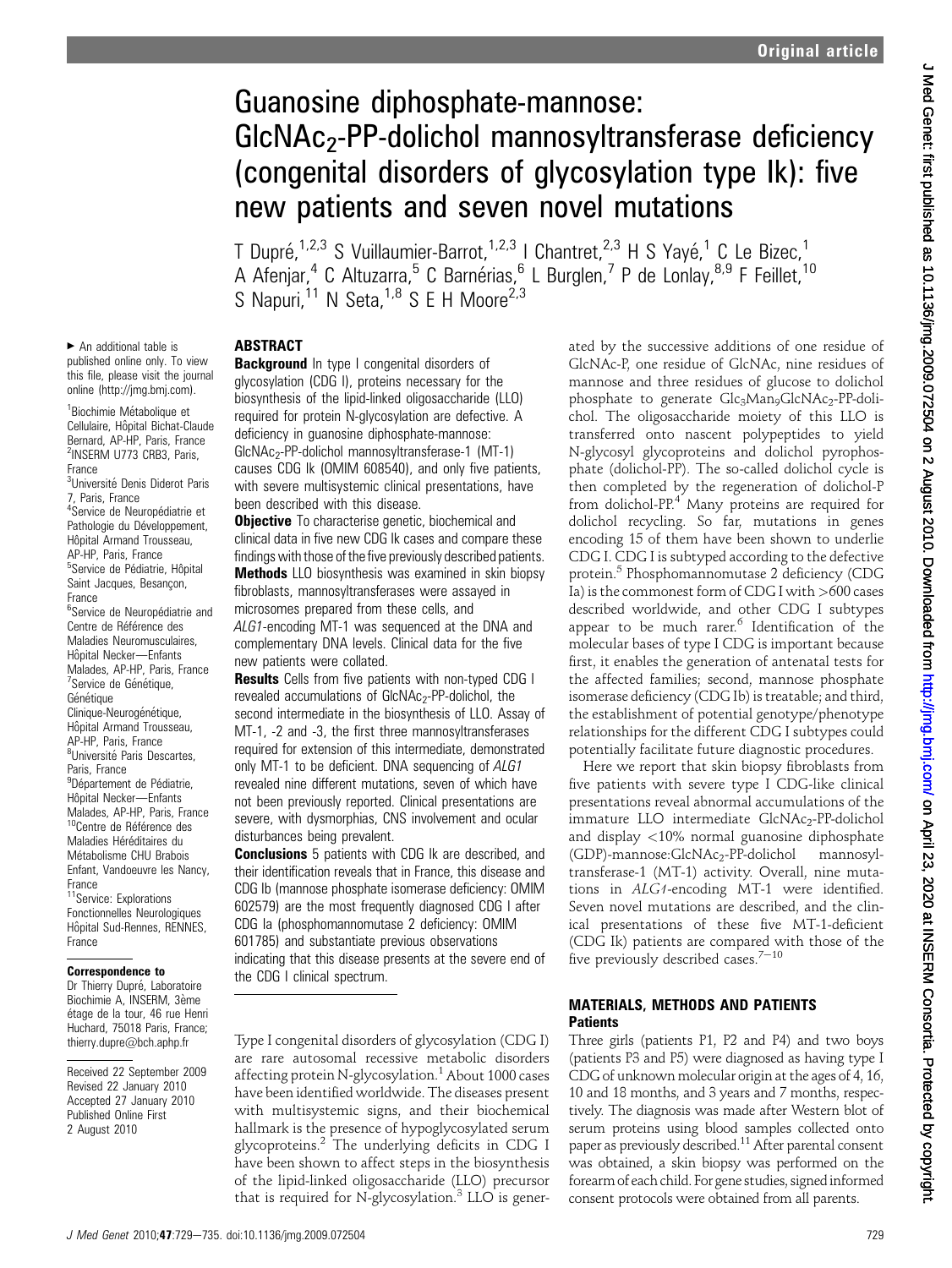## Culture and metabolic radiolabelling of cultured skin biopsy fibroblasts

Skin biopsy fibroblasts from two control subjects and the five patients were prepared and cultivated<sup>12</sup> as previously described. Cells were metabolically radiolabelled for 30 min in RPMI 1640 (Invitrogen, Cergy Pontoise, France) medium containing 0.5 mM glucose and 2% dialysed fetal calf serum with either [2-<sup>3</sup>H] mannose (21.5 Ci/mmol; Perkin Life Sciences, France) or [6- $^3$ H] glucosamine (37.7 Ci/mmol; Perkin Life Sciences, Zaventem, Belgium).

## Recovery of metabolically radiolabelled LLO

Subsequent to radiolabelling, LLOs were extracted from cells as previously described<sup>12</sup> except that the chloroform (CHCl<sub>3</sub>) fractions from the CHCl<sub>3</sub>/methanol/water extracts were pooled with the 10/10/3 fractions before analysis.

## Analysis of LLOs

Lipid extracts were dried down and subjected to acid hydrolysis (20 mM HCl), and released oligosaccharides were resolved by thin layer chromatography (TLC) using either system A (silicacoated plastic sheets; (Merck KGaA, Darmstadt, Denmark) developed for 18 h in n-propanol:acetic acid:water, 3/2/1) or system B (cellulose-coated plastic sheets; (Merck KGaA, Darmstadt, Denmark) developed in ethyl acetate:pyridine:water: acetic acid,  $5/5/3/1$ , for 8-18 h). Radioactive components were visualised by fluorography after spraying the chromatograms with En<sup>3</sup>Hance spray (Perkin Life Sciences). Radiolabelled di-N-<br>acetylchitobiose (<sup>13</sup>HIClcNAcs: BIOTREND CmbH, Cologne acetylchitobiose ([<sup>3</sup>H]GlcNAc<sub>2</sub>; BIOTREND GmbH, Cologne, Denmark) was used as a standard.

## Mutation analysis

Genomic DNA was extracted from blood. RNA was isolated from fibroblasts or from fresh blood cells. Sequencing was performed with the BigDye terminator kit (Applied Biosystems, Foster City, California, USA) and analysed on an ABI PRISM 3130 sequencer (Applera, Foster City, California, USA). The ALG1 gene (NM\_019109.4) was first sequenced on genomic DNA. Primers were designed to amplify all 13 coding exons and flanking intronic sequences, with selected  $3'$  ends matching the correct ALG1 sequence and not those of the ALG1 pseudogenes. At the RNA level, primers were designed to amplify complementary DNA (cDNA) in five fragments from exon 1 to the  $3<sup>7</sup>$ untranslated region. Primer sequences are available on request.

To exclude common polymorphisms, 82 unrelated healthy individuals who served as control subjects were sequenced in the region of each of the missense mutations (164 alleles). The PolyPhen (http://coot.embl.de/PolyPhen), PANTHER (http:// www.pantherdb.org/tools/csnpScoreForm.jsp), SIFT2 (http:// blocks.fhcrc.org/sift/ SIFT) and SNPs3D (http://www.snps3d. org/) algorithms were used to evaluate the potential impact of the missense mutations on protein structure and function. The mutation nomenclature is based on the Human Genome Variation Society recommendations<sup>13</sup>; for cDNA numbering,  $+1$ corresponds to the A of the ATG translation initiation codon in the reference sequence of the GenBank (NM) accession number, and for protein, the initiation codon is codon 1.

## Microsatellite analysis

Haplotype analysis was performed on CDG Ik families with the c.773C $\rightarrow$ T (p.Ser258Leu) (n=3), c.1263G $\rightarrow$ A (p.Cys396X) (n=2) and c.826C $\rightarrow$ T (p.Arg276Trp) (n=2) mutations. Three highly polymorphic microsatellite markers close to ALG1 were selected: 31GT (UCSC hg18: 5 045 841–5 046 102) at -0.16MB,

16GT (UCSC hg18: 5 144 906-5 145 138) at +0.67 MB and D1S3134 (UCSC hg18: 5 164 462-5 164 691) at +0.87 MB. Primer sequences were obtained from the Genome Database. Fragments were analysed on an ABI PRISM 3100 with Gene-Mapper v4.0 software (Applera).

## Preparation of GIcNAc<sub>2</sub>-PP-dolichol from the MT-1-deficient yeast strain alg1-1

GlcNAc2-PP-dolichol was generated in the temperature-sensitive yeast strain alg1-1 (kindly donated by Professor L Lehle, Lehrstuhl für Zellbiologie und Pflanzenphysiologie, Regensburg, Germany) deficient in MT-1 activity.<sup>14</sup> After extraction and removing of organic solvents, LLOs were taken up in  $CHCl<sub>3</sub>/$ methanol/water, 10/10/3, and subjected to anion exchange chromatography on DE-52 cellulose (acetate form).<sup>15</sup> LLO was washed twice with  $2$  ml  $H_2O$ , and  $GlcNAc_2-PP-dolichol$  was quantitated by hydrolysing the LLO with 20 mM HCl and assaying the released disaccharide using bovine galactosyltransferase and UDP-[<sup>14</sup>C]galactose.<sup>15</sup>

## Assay of MT-1 activity

Microsomes prepared from the different fibroblast lines<sup>16</sup> were incubated at  $37^{\circ}$ C for 20 min in 50  $\mu$ l 50 mM Tris HCl, pH 8.0 containing protease inhibitors (SIGMA–Aldrich SARL, St Quentin Fallavier, France), 1 μM GlcNAc<sub>2</sub>-PP-dolichol, 1 μM GDP-[14C]mannose (275 mCi/mmol; GE Healthcare, Aulnay Sous Bois, France),  $10 \text{ mM } MgCl<sub>2</sub>$ ,  $0.1\%$  Triton-X100, and  $2-20$  µg microsomal protein. Reactions were stopped by addition of 150 µl ice-cold H<sub>2</sub>O, 400 µl methanol and 600 µl CHCl<sub>3</sub>. After vigorous shaking, the tubes were centrifuged to generate two phases. The lower CHCl<sub>3</sub> phase was taken for scintillation counting. Radioactive components recovered from the CHCl<sub>3</sub> phase were further characterised after hydrolysis with 20 mM HCl, and released sugars were examined using TLC system B.

## Assay of MT-2 and -3 activities

Microsomes generated from HepG2 cells<sup>16</sup> were incubated with 1 µM GlcNAc<sub>2</sub>-PP-dolichol and GDP- $[$ <sup>14</sup>C]mannose for 10 min, and the resulting  $[14C]$ LLO were extracted and purified as described previously then incubated with 20 µg microsomal proteins derived from a control subject (Ctrl 2) and the five patients in either the absence or presence of  $20 \mu M$  GDP-Man (Sigma) as described previously. After extraction of reaction mixtures with organic solvents, radioactive components recovered from the CHCl<sub>3</sub> phase were further characterised after hydrolysis with 20 mM HCl. Released sugars were examined using TLC system A.

# RESULTS

## Patients and clinic

Clinical presentations of the five patients are detailed in table 1. Pregnancies associated with patients P4 and P5 were uneventful, whereas pregnancy-induced maternal hypertension developed with those associated with P2 and P3, and fetal growth was retarded for P1 and P3. At birth, neurological signs were noted: central hypotonia and psychomotor delay were present. All patients presented with at least one episode of epilepsy, ranging in severity from a unique treatable episode for patient P2 to multiple intractable seizures in patient P4. Exploration of neurological occurrences by electroencephalography revealed more or less serious abnormalities for all children except P2. Magnetic resonance imaging (MRI) revealed that P2 and P5 presented normally at the time of examination. After MRI examinations at 18 days and 18 months, patient P1 revealed a progressive cerebellar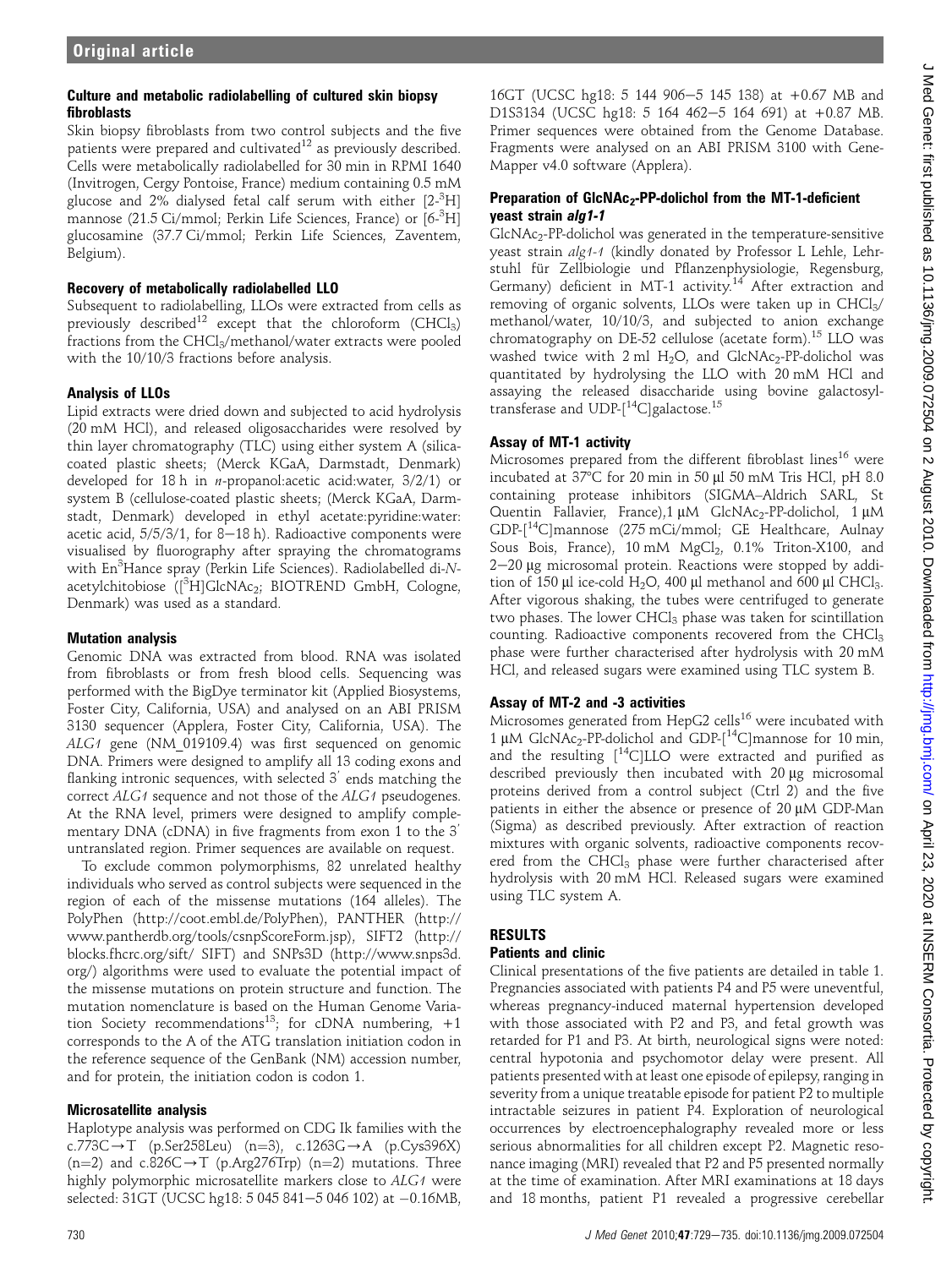#### Table 1 Comparison of the clinical presentations of five new cases of CDG Ik with those of the previously described cases

|                                          | <b>P1</b>                                                    | <b>P2</b>                                                                                                                                        | P <sub>3</sub>                                                | <b>P4</b>                             | <b>P5</b>                                                                       |     | Case<br>summaries<br>published* |
|------------------------------------------|--------------------------------------------------------------|--------------------------------------------------------------------------------------------------------------------------------------------------|---------------------------------------------------------------|---------------------------------------|---------------------------------------------------------------------------------|-----|---------------------------------|
| Date of birth                            | 2001                                                         | 2006                                                                                                                                             | 2004                                                          | 2005                                  | 2001                                                                            |     |                                 |
| Age at CDG I diagnosis                   | 4 months                                                     | 1 year 4 months                                                                                                                                  | 1 year 6 months                                               | 10 months                             | 3 years 7 months                                                                |     |                                 |
| Sex                                      | F                                                            | F                                                                                                                                                | м                                                             | F                                     | М                                                                               |     |                                 |
| <b>Complications during</b><br>pregnancy | Fetal growth<br>retardation                                  | Pregnancy-induced<br>hypertension                                                                                                                | Pregnancy-induced<br>hypertension<br>Fetal growth retardation | No                                    | Fetal growth<br>retardation                                                     | 4/5 | 1/5                             |
| Postdelivery<br>complications            | Hypotonia                                                    | Low blood pressure<br>Vomiting                                                                                                                   | Hypotonia<br>Absence of ocular<br>contact                     | Hypotonia                             | Not reported                                                                    | 4/5 |                                 |
| <b>Feeding difficulties</b>              | Yes                                                          | Yes                                                                                                                                              | No                                                            | Yes                                   | No                                                                              | 3/5 |                                 |
| Central hypotonia                        | Yes                                                          | Yes                                                                                                                                              | Yes                                                           | Yes                                   | Yes                                                                             | 5/5 | 3/5                             |
| Psychomotor retardation Yes              |                                                              | Yes                                                                                                                                              | Yes                                                           | Yes                                   | Yes                                                                             | 5/5 |                                 |
| Epilepsy                                 | Multifocal epilepsy                                          | Once, treatable                                                                                                                                  | Multifocal epilepsy                                           | Intractable seizure                   | Multifocal epilepsy                                                             | 5/5 | 5/5                             |
| <b>MRI</b>                               | Evolutive cerebellar<br>hypoplasia                           | Normal                                                                                                                                           | Cortical atrophy<br>Demyelination                             | Cortical and sub cortical<br>atrophy  | Normal                                                                          | 3/5 | 2/5                             |
| EEG                                      | Abnormal                                                     | Normal                                                                                                                                           | Abnormal                                                      | Abnormal                              | Abnormal                                                                        | 4/5 |                                 |
| Dysmorphias                              | Thin lips<br>Small triangular chin<br>Turned-up nose         | Large cup-shaped ears<br>Temporal narrowing of<br>forehead<br>Depressed nasal bridge<br>Small upturned nose<br>Thick lower eyelids<br>Short neck | No                                                            | Triangular face<br>Almond-shaped eyes | Thin lips<br>Large forehead<br>Large mouth<br>Epicanthus<br>Long smooth filtrum | 4/5 | 4/5                             |
| Microcephaly                             | Yes                                                          |                                                                                                                                                  | Yes                                                           |                                       | Yes                                                                             | 3/5 | 2/5                             |
| <b>Ocular manifestations</b>             | Abnormal VEP+ test<br>results<br>Poor visual contact         | Normal                                                                                                                                           | Abnormal VEP test<br>results                                  |                                       |                                                                                 |     |                                 |
| Partially blind                          | Abnormal VEP test<br>results<br>Absence of ocular<br>pursuit | Abnormal VEP test<br>results<br><b>Strabismus</b>                                                                                                |                                                               |                                       |                                                                                 | 4/5 | 3/5                             |
| Fatal outcome                            | Yes                                                          |                                                                                                                                                  |                                                               |                                       |                                                                                 | 1/5 | 4/5                             |
| Maternal allele                          | p.Cys396X/p.<br>Arg438Trp‡                                   | p.Met377Val                                                                                                                                      | p.Ser150Arg                                                   | p.Gly145Asp                           | p.Cys396X                                                                       |     |                                 |
| Paternal allele                          |                                                              | p.Met377Val                                                                                                                                      | p.Ala211 Arg247del                                            | p.Ser258Leu                           | p.Arg276Trp                                                                     |     |                                 |

CDG, congenital disorders of glycosylation; EEG, electroencephalography; F, female; M, male, MRI, magnetic resonance imaging.

\*Data taken from references  $7-9$  and 17.

+Visually evoked potential test.

zDeduced from messenger RNA.

hypoplasia. Patients P1, P3 and P4 presented with cortical atrophy. Finally, dysmorphias were found to be present to differing degrees in all children with microcephaly ( $-2.5$  for P5) being noted for 4/5  $\,$ patients. With the exception of P2 who presented with less severe neurological signs, it is notable that the other children presented with ocular problems ranging from simple strabismus to partial blindness. Liver and kidney functions appeared normal in all children, and when explored, haematological complications and coagulopathy were absent. Only patient P1 has died (respiratory insufficiency at 4 years and 9 months). These clinical pictures are compatible with those noted for type I CDG in which hypoglycosylation of serum glycoproteins is a hallmark.

## Clinical biochemistry

Western blot analysis of the serum glycoproteins transferrin, haptoglobin, orosomucoid and  $\alpha$ 1-antitrypsin revealed the presence of hypoglycosylated glycoforms in all patients (figure 1A). In order to identify the molecular origins of this phenomenon, phosphomannomutase activity, known to be depressed in CDG Ia, the commonest CDG I subtype,  $17$  was measured in cell extracts from these patients and in all cases found to be normal.

## Metabolic radiolabelling of LLOs

In order to identify potential blocks in the biosynthesis of the LLO precursor required for N-glycosylation, skin biopsy fibroblasts derived from the five patients and two control subjects were first metabolically radiolabelled with [2-<sup>3</sup>H]mannose. The use of this radioisotope allows detection of all LLO intermediates containing mannose  $(Man_1GlcNAc_2-PP\text{-}dolichol-Glc_3Man_9GlcNAc_2-PP\text{-}dclnC_2$ dolichol). Analysis of [<sup>3</sup>H-Man]oligosaccharides released from LLO by mild acid hydrolysis revealed no significant differences between the distribution of these components generated in cells from either the patients or control subjects (figure 1B, lower panel)

Blocks in the second and third steps in LLO production potentially lead to the accumulation of GlcNAc-PP-dolichol and GlcNAc<sub>2</sub>-PP-dolichol, and these intermediates can be detected after metabolic radiolabelling of cells with [3H]glucosamine. Examination of [<sup>3</sup>H]GlcNAc-labelled oligosaccharides released from LLO by mild acid hydrolysis reveals a disaccharide that comigrates with standard di-N-acetylchitobiose (GlcNAc<sub>2</sub>) in pathological but not normal cells (figure 1B, upper panel). An accumulation of GlcNAc<sub>2</sub>-PP-dolichol has previously been shown to be indicative of a deficiency in GDP-mannose:GlcNAc<sub>2</sub>-PPdolichol MT-1 that adds the first mannose residue onto  $LLO$ .<sup>8-10</sup>

## Mutation analysis of ALG1

MT-1 is encoded by  $ALG1$ , and the 13 exons and intron-exon boundaries of genomic ALG1 were sequenced using primers designed to discriminate between this gene and its documented pseudogenes. Where appropriate, cDNAwas also sequenced. Nine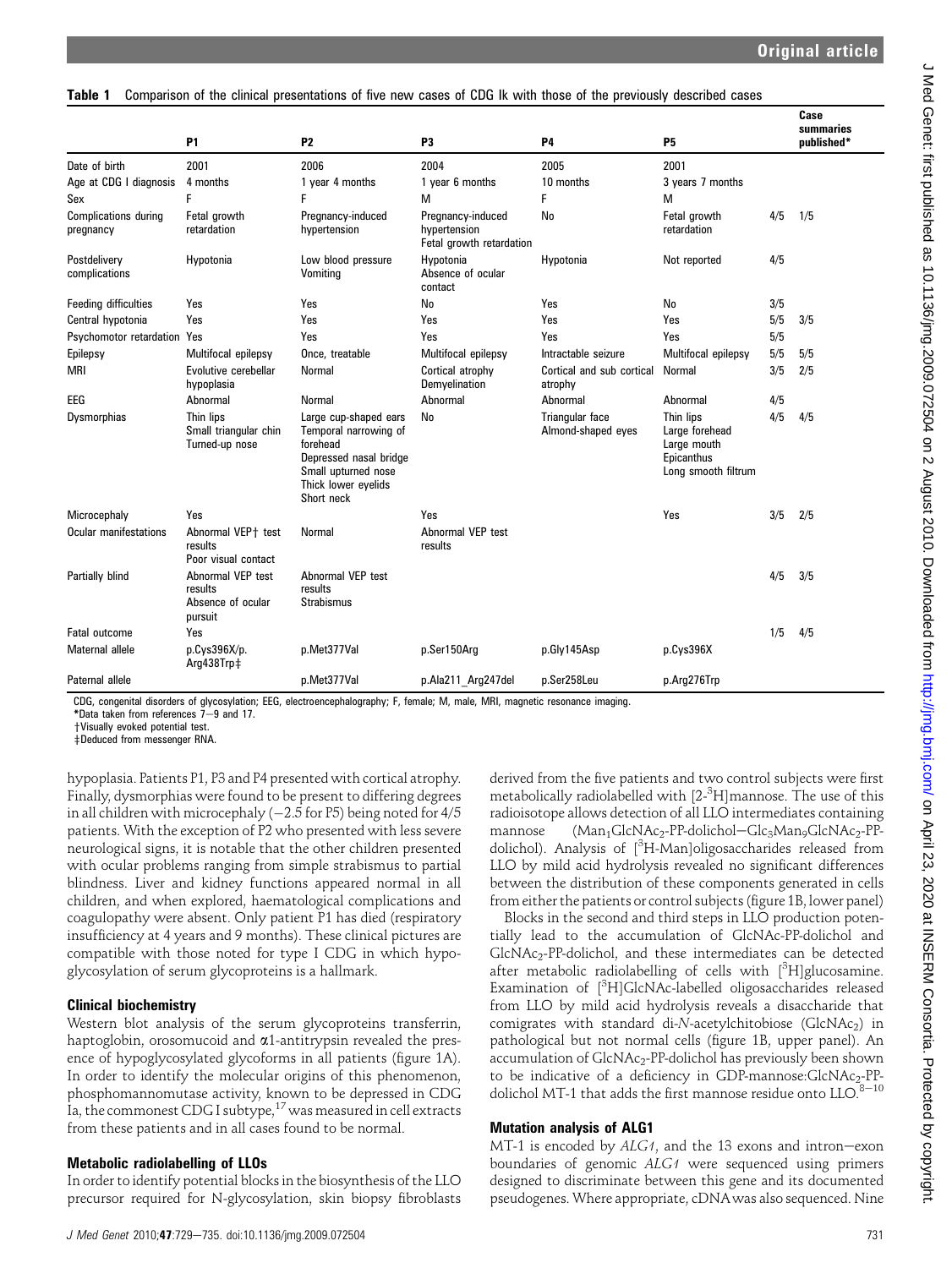

**Figure 1** Serum glycoprotein hypoglycosylation and defective lipidlinked oligosaccharide (LLO) biosynthesis in five patients with type I congenital disorders of glycosylation (CDG). (A) Western blot analysis of serum proteins derived from control subjects (Controls), patients  $P1-5$ and a patient diagnosed as having CDG Ia (Ia). Migration positions of normal transferrin (TFR), haptoglobin (HAP), orosomucoid (ORO) and alpha 1 antitrypsin (AAT) are indicated by arrowheads, whereas hypoglycosylated isoforms of these glycoproteins are indicated by lines. (B) Fibroblasts derived from control subjects 1 and 2 (different from above control subjects) and the five patients  $(P1-5)$  were radiolabelled with either [6-<sup>3</sup>H]glucosamine ([<sup>3</sup>H]GlcNH<sub>2</sub>, upper panel) or [2-<sup>3</sup>H] mannose ([<sup>3</sup>H]Man, lower panel), and oligosaccharides released from LLO by mild acid hydrolysis were examined by TLC using system B (upper panel) or system A (lower panel). The radioactive components that migrate faster than di-N-acetylchitobiose were not further characterised.  $G_{1-3}M_9$  indicates  $Glc_{1-3}M_9GlcNAc_2$ ;  $GN_2$ , di-Nacetylchitobiose.

mutations were encountered in the genomic DNA prepared from the five patients (figure 2 and table 1). Patient P3 harbours a previously described disease causing missense mutation c.450C $\rightarrow$ G (p.Ser150Arg $^{8}$ ) and a 36-amino acid deletion (p. Ala211 Arg247del) caused by skipping of exon 6. Exon skipping is potentially caused by one or both of two mutations on the same allele: the last base of exon  $6$  and  $+5$  from the donor site  $(c.740G \rightarrow T; c.740+5G \rightarrow A)$ . Patient P4 revealed compound heterozygosity with respect to the false sense mutations

 $c.434G \rightarrow A$  (p.Gly145Asp) and  $c.773C \rightarrow T$  (p.Ser258Leu). Whereas the latter mutation has been demonstrated to be deleterious, $8-10$  the former is predicted to be deleterious to protein function by four in silico software packages that were used to evaluate the impact of the missense mutations on protein structure and function (see supplementary table). In addition, a synonymous mutation (c.765G $\rightarrow$ A, p.Thr255Thr: not found in the NCBI SNP database (http://www.ncbi.nlm.nih.gov/projects/ SNP/snp ref.cgi?locusId= $56052$ )) in exon 7 was found to be associated with the maternally inherited  $c.434G\rightarrow A$  (p. Gly145Asp) mutation in patient 4. Patients P1 and P5 have the same splicing mutation of the last base of exon 12 (c.1263G $\rightarrow$ A) resulting in a premature stop codon (p.Cys396X) and loss of exons 12 and 13 on one allele. In conjunction with this mutation, patients P1 and P5 harbour the c.1312C $\rightarrow$ T (p.Arg438Trp) and c.826C $\rightarrow$ T (p.Arg276Trp) mutations, respectively, on the other allele. Patient P2 is homozygous with respect to the c.1129A $\rightarrow$ G (p.Met377Val) mutation that is predicted in silico to be deleterious. Allelic inheritance was confirmed in all cases by analysis of DNA obtained from the parents or RNA in the case of patient P1.

Haplotype studies revealed a possible founder effect for the frequent p.Ser258Leu mutation observed in the three non-related families. In contrast, no specific common haplotype was associated with p.Arg276Trp and the c.1263G $\rightarrow$ A splicing mutations, that were each observed in two families (data not shown).

## In vitro assays of microsomal GDP-Man mannosyltransferases

The mutations described previously are not all predicted to perturb protein function, so MT-1 activity was measured in the fibroblast cell lines. To this end, microsomes were prepared from cells from the five patients and incubated with GDP- $[$ <sup>14</sup>C]Man in either the absence or presence of GlcNAc2-PP-dolichol. Microsomes derived from the control subject are able to incorporate substantial amounts of radioactivity into lipid components only when GlcNAc<sub>2</sub>-PP-dolichol is added to the incubation mixtures (figure 3). By contrast, the microsome preparations generated from cells derived from the patients manifested  $<$  10% of control GlcNAc<sub>2</sub>-PP-dolichol-dependent synthesis of radioactive lipid components (figure 3A,B). In order to examine the radioactive products generated by microsomes derived from the five patients under our assay conditions, LLO-derived oligosaccharides and monosaccharides were resolved by TLC as shown in figure 4A–C. When incubated with  $GlcNAc_2$ -PP-dolichol and  $GDP-[$ <sup>14</sup>C]Man, control microsomes yielded substantial quantities of components migrating as  $Man_{1-5}GlcNAc_2$  (figure 4A), consistent with the capacity of MT-1, GDP-mannose:Man<sub>1</sub>GlcNAc<sub>2</sub>-PP-dolichol MT-2 and GDP-mannose: Man<sub>3</sub>GlcNAc<sub>2</sub>-PP-dolichol MT-3 to generate  $[$ <sup>14</sup>C] Man<sub>1-5</sub>GlcNAc<sub>2</sub>-PP-dolichol in a GlcNAc<sub>2</sub>-PP-dolichol-dependent manner. Microsomes derived from cells of the five patients generate reduced amounts of all the  $[{}^{14}C]Man_{1-5}GlcNAc_{2}-PP$ dolichol species (figure 4A). These results are compatible with but do not prove MT-1 deficiency. In order to rule out a general reduction in GDP-Man requiring mannosyltransferase activity in these microsome preparations, MT-2 and MT-3 that act subsequent to MT-1 in the dolichol cycle were examined (figure 4B). Microsomes were incubated with exogenously added  $[$ <sup>14</sup>C]  $Man_{1-2}GlcNAc_{2}$ -PP-dolichol in either the absence or presence of GDP-Man. Results demonstrate that control and patient microsome preparations are similarly capable of elongating exogenously added  $[$ <sup>14</sup>C]Man<sub>1-2</sub>GlcNAc<sub>2</sub>-PP-dolichol to yield predominantly [<sup>14</sup>C]Man<sub>5</sub>GlcNAc<sub>2</sub>-PP-dolichol (figure 4B). The ensemble of these assays indicates that only MT-1 is defective in the five patients.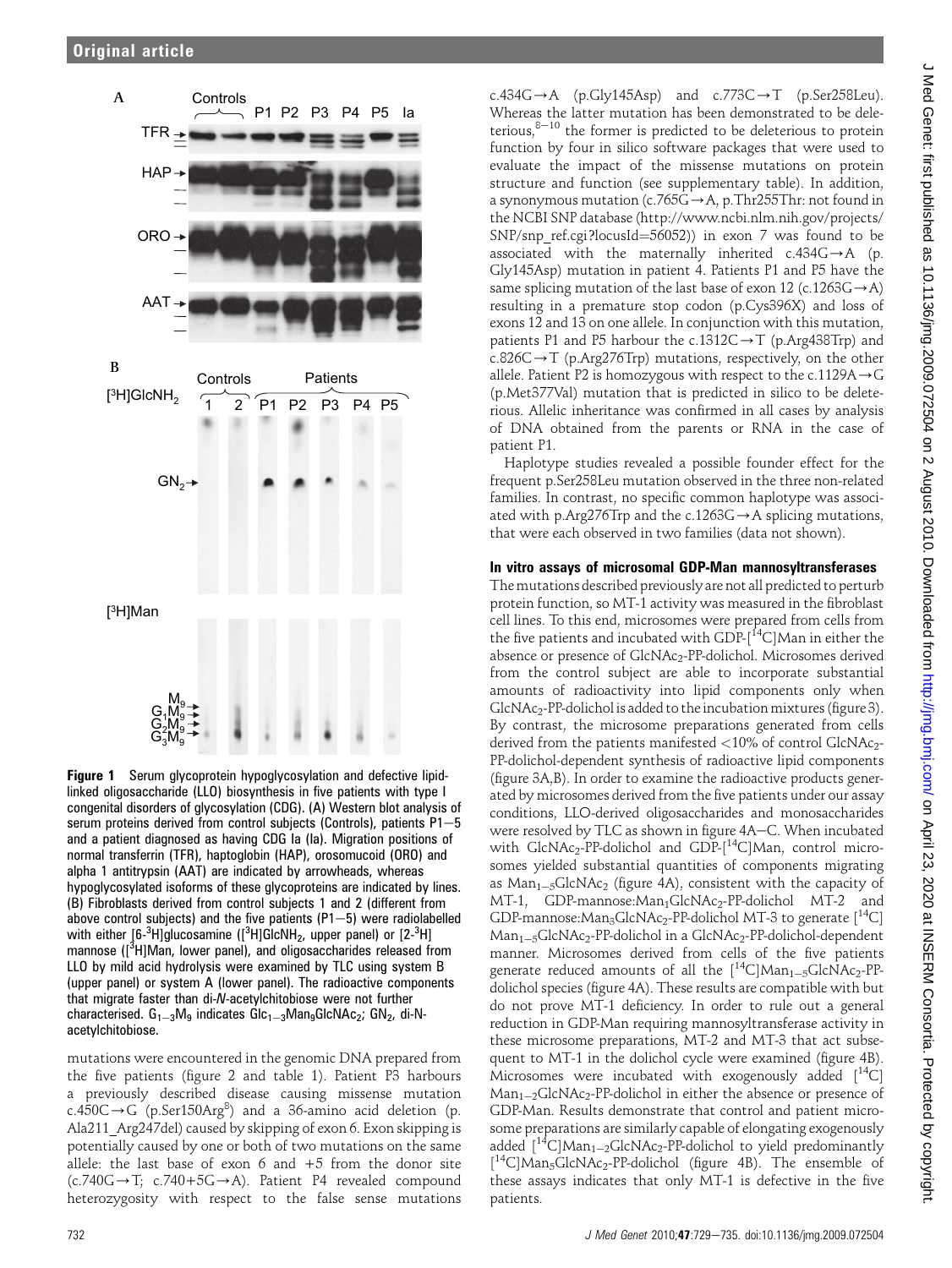**Figure 2** Mutations found in genomic DNA corresponding to the exons and intron/exon junctions of the human ALG1 gene derived from patients. Genomic and/or complementary DNA were prepared from blood leucocytes or cultured skin biopsy fibroblasts as described in Materials, methods and patients. Apart from the maternally inherited synonymous mutation in exon 7 detected in patient 4, the genotypes of patients  $P1-5$  are given in table 1. Where possible  $(P2-P5)$ , allelic inheritance is indicated.

Patient 1



c.1263G>A (p.Cys396X)



Finally, the origin of the high  $GlcNAc_2-PP-dolichol-independent-PbclnC$ dent incorporation of radioactivity into lipids by microsomes originating from patient P4 (figure 3A) was investigated. Data shown in figure 4C demonstrate that these microsomes generate substantially more dolichol-P-[<sup>14</sup>C]Man than the other microsome preparations, and further experiments are being conducted in order to examine the origin of this phenomenon.

## **DISCUSSION**

Here we report upon five CDG I patients whose skin biopsy fibroblasts manifest <10% normal MT-1 activity. Sequencing of  $ALG1$  revealed nine mutations, two of which (p.Ser150Arg<sup>8</sup> and p.Ser258Leu<sup>8-10</sup>) have been demonstrated to be pathogenic. The  $c.1263G \rightarrow A$  mutation leads to loss of exons 12 and 13 and a premature stop codon that causes a 69-amino acid truncation of the MT-1 protein. Interestingly, the underlying mutation in ALG1 of the temperature-sensitive *alg1-1 Saccharomyces cerevisiae*<br>strain<sup>18</sup> also causes a C-terminal truncation, and it has been suggested that this region of the protein is important for its interactions with yeast MT-2 and MT-3.<sup>18</sup> One or both of two novel mutations  $(c.740G \rightarrow A/c.740+5G \rightarrow A)$  at the exon6/ intron6 splice site junction leads to skipping of exon 6 and generation of an enzyme with a 36-amino acid deletion. This deleted region contains two amino acids (Asp 216 and Phe 222) that are conserved in yeast and mammals. Finally, four novel point mutations have been identified. The p.Met377Val mutation is predicted to be deleterious by all four of the pathogenicity software packages (supplementary table). Met 377 is conserved in yeast and mammals and lies between two similarly conserved aspartic acid residues whose substitution affects yeast MT-1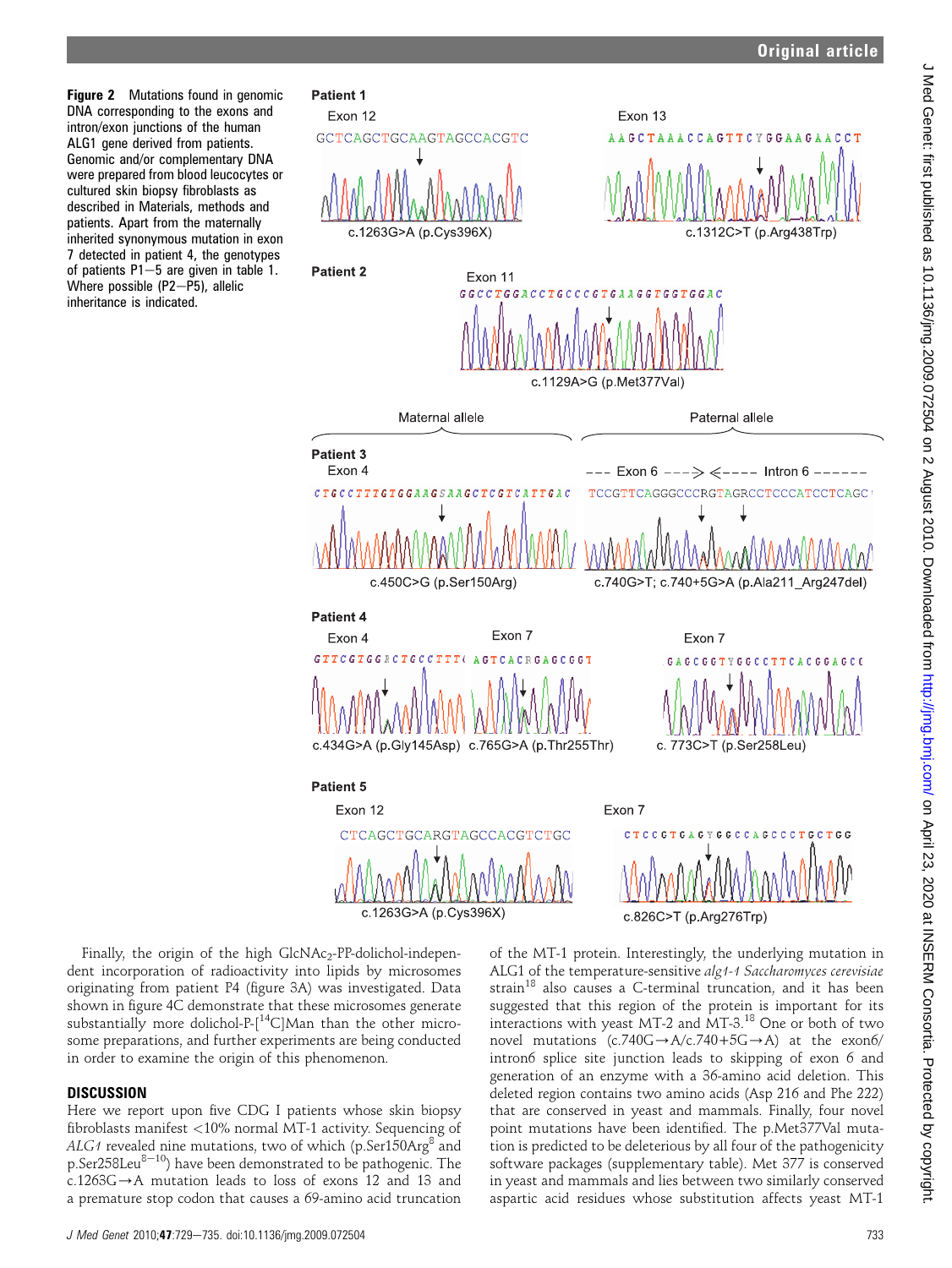

Figure 3 In vitro lipid-linked oligosaccharide (LLO) biosynthesis in microsomes derived from fibroblasts of a control subject and patients. (A) Increasing amounts of microsomes derived from control subject 2 (Ctrl 2) and the five patients (P1-5) were incubated with GDP- $[14C]$ Man in either the absence  $(-)$  or presence  $(+)$  of GlcNAc<sub>2</sub>-PP-dolichol (GN<sub>2</sub>-PP-dol) for 20 min. After cessation of the reactions by the addition of organic solvents,  $[14C]$ LLO was quantitated by scintillation counting. The results were obtained from a single experiment. (B) The capacity of microsomes to incorporate radioactivity into lipid components in a GIcNAc<sub>2</sub>-PP-dolichol-dependent manner was calculated from the 20  $\mu$ g data point shown in A and expressed as a percentage of the control (Ctrl2).

activity.<sup>18</sup> Pathogenicity predictions for the p.Arg438Trp substitution are ambiguous, but Arg 438 is adjacent to the Cterminal region that, in the yeast enzyme, affects interactions with MT-2 and MT-3 as described previously. Likewise, pathogenicity predictions for the p.Arg276Trp and p.Gly145Asp substitutions are ambiguous, but these residues are situated adjacent to the previously described p.Ser258Leu and p. Ser150Arg pathogenic mutations, respectively.

Five patients with CDG Ik were described in 2004, $7-10$  and because no further case reports have appeared, the five patients described here double the descriptions of patients with this disease. CDG Ik seems to be associated with a severe clinical picture.<sup> $7-10$ </sup> Four of the five originally described patients died in the first year of life. Of the five patients described here, only one has died. By contrast, serious neurological complications are a constant feature with central hypotonia (4/5 in our patients and 5/5 in originally described patients), with epilepsy (5/5 and



Figure 4 Further evaluation of the mannosyltransferase activities in microsomes derived from cells of patients with type 1 congenital disorders of glycosylation (CDG I). (A) Microsomal MT-1, MT-2 and MT-<br>3 mannosyltransferases generate [<sup>14</sup>C]Man<sub>5</sub>GlcNAc<sub>2</sub>-PP-dolichol using exogenously added GIcNAc<sub>2</sub>-PP-dolichol and GDP-[<sup>14</sup>C]Man. With the use of lipid fractions derived from the incubations described in figure 3, lipid-linked oligosaccharides (LLOs) were subjected to mild acid hydrolysis, and liberated oligosaccharides were resolved by TLC using system B. (B) To assay MT-2 and MT-3, a preparation of  $[^{14}C]$ Man-labelled LLO enriched in the MT-1 product  $Man_1GlcNAC_2-PP$ dolichol was generated and incubated with the different microsome preparations in the presence or absence of unlabelled GDP-Man. Oligosaccharides liberated from LLO were resolved using TLC system A. (C) Dolichol-P-mannose synthase (DPM synthase) generates dolichol-P-[14C]mannose (dol-P-[14C]Man) from GDP-[14C]Man. The different microsome preparations were incubated with GDP-[14C]Man in either the absence or presence of  $GlcNAC_2$ -PP-dolichol  $(GN_2$ -PP-dol) as described in figure 3. The resulting radiolabelled lipid-linked sugars were examined using TLC system B. The region of the chromatogram corresponding to the migration position of mannose (Man) is shown.  $M_1GN_2$  indicates  $Man_1GlcNAc_2$ ;  $M_5GN_2$ ,  $Man_5GlcNAc_2$ ;  $M_1_{-5}GN_2$ ,  $Man_{1-5}GlcNAc_2.$ 

5/5 cases, respectively) being particularly prominent. Ocular complications ranging from absence of visual contact (2/5 and 1/ 4) to blindness (1/5 and 1/4) are noteworthy. With the exception of microcephaly described in 3of the 5 patients described here, dysmorphias are not constant, and when present, they appear to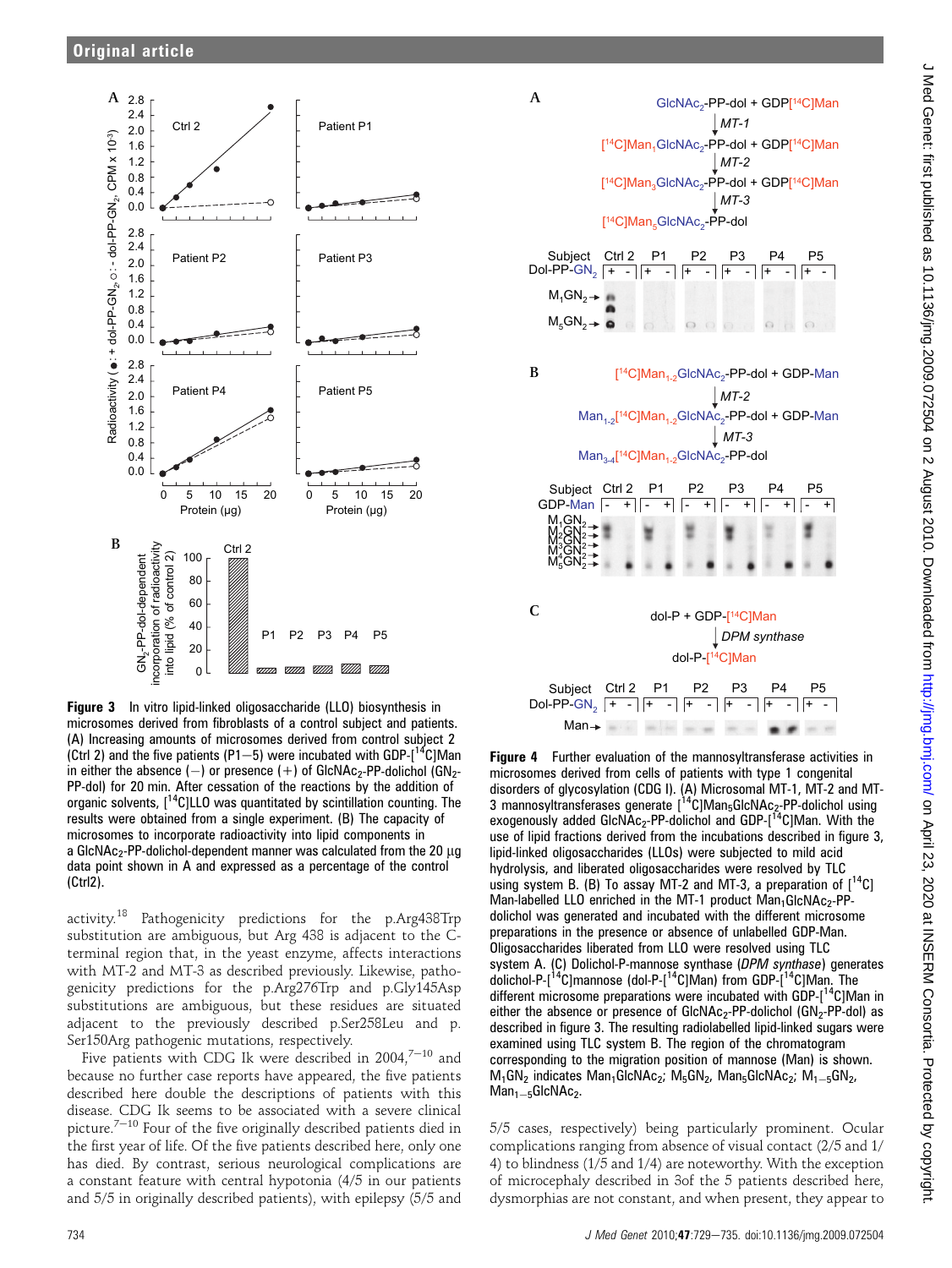be variable. Recurrent infections and/or complications of the immune system were only noted in one of the presently described patients compared with 4 of the 5 originally described cases. Another notable difference between the originally described cases and those described herein is the absence of hepatic and renal complications in the latter patients. The 773  $C \rightarrow T$  (p.Ser258Leu) mutation is present in all the previously described cases, and in two, homozygosity is associated with fatal outcome. In our study, this mutation was only found in patient P4 and occurred in the heterozygous state. All other factors being equal, it might be that the p.Ser258Leu mutation may be more severe than the p.Met377Val mutation, present in the homozygous state in P2. Despite these observations, with only nine patients harbouring 11 different mutations, it is difficult to establish potential genotype/phenotype relationships. All CDG Ik descriptions include severe neurological presentations that are also observed in other CDG I subtypes with the exception of CDG Ib where only visceral hepatointestinal manifestations are observed.<sup>19</sup> In CDG Ih (ALG8 deficiency: OMIM 608104) and CDG Im (DK1 deficiency: OMIM 610768), neurological signs are accompanied by hepatointestinal<sup>20</sup> and skin/heart<sup>21</sup> complications, respectively.

In our French experience of CDG diagnosis, 131 families have now been demonstrated to be affected by CDG I. The majority of patients (81 families, 62%) are affected by CDG Ia, and the next commonest forms of the disease are CDG Ib and CDG Ik with eight families each, (6%), closely followed by CDG Ic (ALG6 deficiency: OMIM 603147; five families, 4%). We have also diagnosed three families as having CDG Ie (DPM1 deficiency: OMIM 603503), three families as having CDG Ig (ALG12 deficiency: OMIM 607143) and one family each as having CDG Ih and CDG Im. The 20 other families remain to be subtyped (CDG Ix: 15%). These statistics suggest that CDG Ik should be given more consideration when diagnostic strategies are prioritised according to apparent CDG I subtype frequencies.

To summarise, five patients with severe type I CDG-like clinical presentations possessing an underlying MT-1 deficiency are described. The identification of these patients reveals that in France, CDG Ik and CDG Ib are the most frequently diagnosed type I CDG after CDG Ia.

Acknowledgements The authors' laboratories are supported by The Mizutani Foundation; the GIS-Institut des maladies rares/INSERM-funded French CDG Research Network; and EUROGLYCANET (LSHM-CT-2005-512131), La Fondation pour la Recherche Médicale (FRM); and by institutional funding from INSERM. SEHM is a recipient of a Hospital/INSERM Contrat d'Interface.

#### Competing interests None.

Provenance and peer review Not commissioned; externally peer reviewed.

## REFERENCES

- **Jaeken J,** Matthijs G. Congenital disorders of glycosylation: a rapidly expanding disease family. Annu Rev Genomics Hum Genet 2007; $\frac{8}{2}$ :261-78.
- 2. Freeze HH. Congenital disorders of glycosylation: CDG-I, CDG-II, and beyond. Curr Mol Med  $2007;7:389-96$ .
- Aebi M, Hennet T. Congenital disorders of glycosylation: genetic model systems lead the way. Trends Cell Biol  $2001$ ; 11:136-41.
- **Burda P,** Aebi M. The dolichol pathway of N-linked glycosylation. Biochim Biophys Acta 1999;1426:239-57.
- 5. Jaeken J, Hennet T, Freeze HH, Matthijs G. On the nomenclature of congenital disorders of glycosylation (CDG). J Inherit Metab Dis 2008;31:669-72.
- 6. Grunewald S, Matthijs G, Jaeken J. Congenital disorders of glycosylation: a review. Pediatr Res 2002;52:618-24
- 7. de Koning TJ, Toet M, Dorland L, de Vries LS, van den Berg IE, Duran M, Poll-The BT. Recurrent nonimmune hydrops fetalis associated with carbohydrate-deficient glycoprotein syndrome. J Inherit Metab Dis 1998;21:681-2.
- 8. Grubenmann CE, Frank CG, Hulsmeier AJ, Schollen E, Matthijs G, Mayatepek E, Berger EG, Aebi M, Hennet T. Deficiency of the first mannosylation step in the Nglycosylation pathway causes congenital disorder of glycosylation type Ik. Hum Mol Genet 2004;13:535-42.
- Kranz C, Denecke J, Lehle L, Sohlbach K, Jeske S, Meinhardt F, Rossi R, Gudowius S, Marquardt T. Congenital disorder of glycosylation type Ik (CDG-Ik): a defect of mannosyltransferase I. Am J Hum Genet 2004:74:545-51.
- 10. Schwarz M, Thiel C, Lubbehusen J, Dorland B, de Koning T, von Figura K, Lehle L, Körner C. Deficiency of GDP-Man:GlcNAc2-PP-dolichol mannosyltransferase causes congenital disorder of glycosylation type Ik. Am J Hum Genet 2004; **74**:472-81.
- 11. **Seta N, Barnier A, Hochedez F, Besnard MA, Durand G. Diagnostic value of western** blotting in carbohydrate-deficient glycoprotein syndrome. Clin Chim Acta 1996;254:131-40.
- 12. Chantret I, Dupre T, Delenda C, Bucher S, Dancourt J, Barnier A, Charollais A, Heron D, Bader-Meunier B, Danos O, Seta N, Durand G, Oriol R, Codogno P, Moore SE. Congenital disorders of glycosylation type Ig is defined by a deficiency in dolichyl-P-mannose:Man7GlcNAc2-PP-dolichyl mannosyltransferase. J Biol Chem 2002;277:25815-22.
- 13. den Dunnen JT, Antonarakis SE. Mutation nomenclature extensions and suggestions to describe complex mutations: a discussion. Hum Mutat 2000;15:7-12.
- 14. **Huffaker TC,** Robbins PW. Temperature-sensitive yeast mutants deficient in asparagine-linked glycosylation. J Biol Chem 1982;257:3203-10.
- 15. Chantret I, Dancourt J, Barbat A, Moore SE. Two proteins homologous to the Nand C-terminal domains of the bacterial glycosyltransferase Murg are required for the second step of dolichyl-linked oligosaccharide synthesis in Saccharomyces cerevisiae. J Biol Chem 2005:280:9236-42.
- 16. Dancourt J, Vuillaumier-Barrot S, de Baulny HO, Sfaello I, Barnier A, le Bizec C, Dupre T, Durand G, Seta N, Moore SE. A new intronic mutation in the DPM1 gene is associated with a milder form of CDG Ie in two French siblings. Pediatr Res 2006:59:835-9.
- 17. Matthijs G, Schollen E, Pardon E, Veiga-Da-Cunha M, Jaeken J, Cassiman JJ, Van Schaftingen E. Mutations in PMM2, a phosphomannomutase gene on chromosome 16p13, in carbohydrate-deficient glycoprotein type I syndrome (Jaeken syndrome). Nat Genet 1997;16:88-92.
- 18. Gao XD, Nishikawa A, Dean N. Physical interactions between the Alg1, Alg2, and Alg11 mannosyltransferases of the endoplasmic reticulum. Glycobiology 2004;14:559-70.
- 19. de Lonlay P, Seta N. The clinical spectrum of phosphomannose isomerase deficiency, with an evaluation of mannose treatment for CDG-Ib. Biochim Biophys Acta 2009:1792:841-3.
- Schollen E, Frank CG, Keldermans L, Reyntiens R, Grubenmann CE, Clayton PT, Winchester BG, Smeitink J, Wevers RA, Aebi M, Hennet T, Matthijs G. Clinical and molecular features of three patients with congenital disorders of glycosylation type Ih (CDG-lh) (ALG8 deficiency). J Med Genet 2004;41:550-6.
- 21. Kranz C, Jungeblut C, Denecke J, Erlekotte A, Sohlbach C, Debus V, Kehl HG, Harms E, Reith A, Reichel S, Grobe H, Hammersen G, Schwarzer U, Marquardt T. A defect in dolichol phosphate biosynthesis causes a new inherited disorder with death in early infancy. Am J Hum Genet 2007;80:433-40.